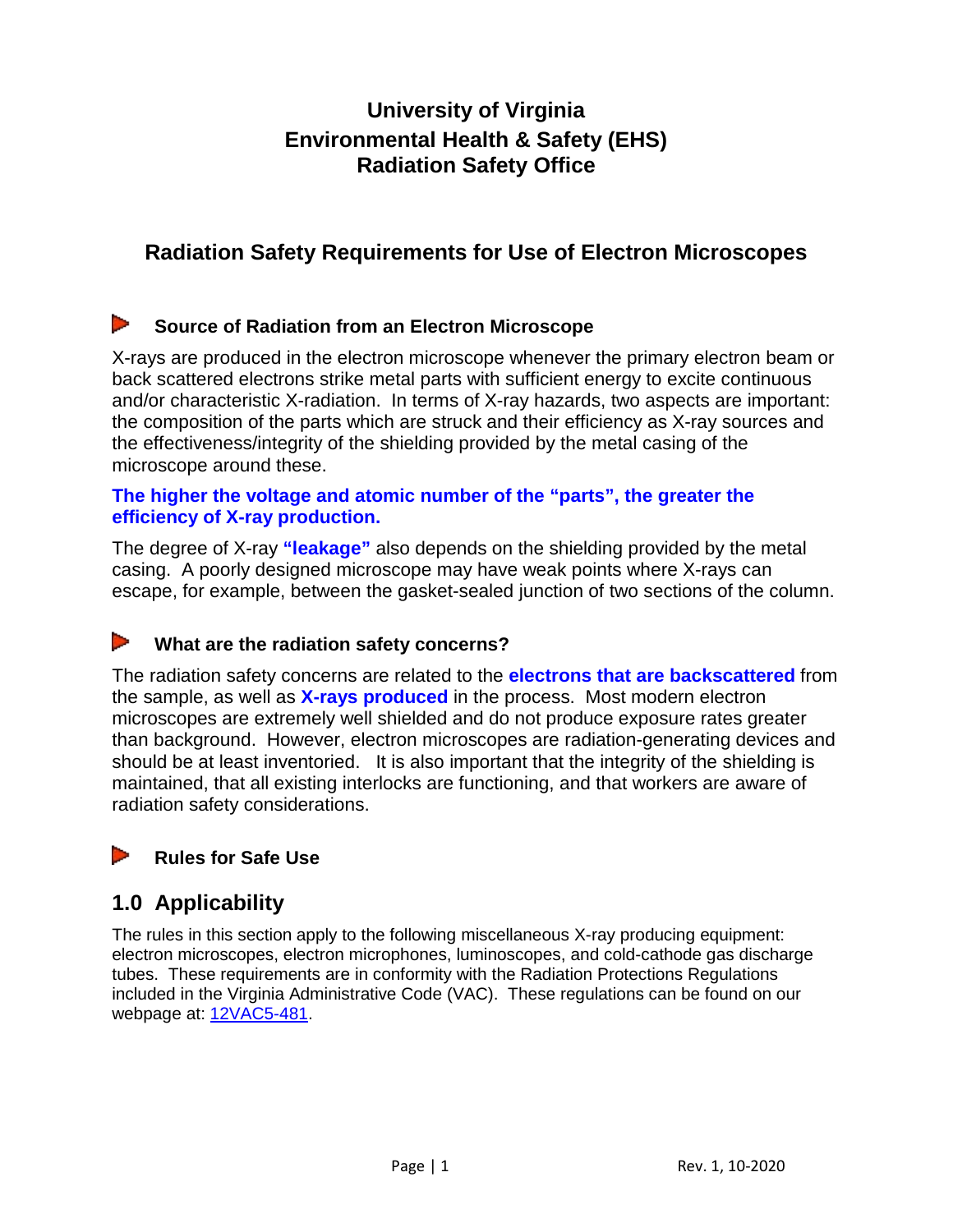# **2.0 Registration**

There are no requirements to register your electron microscope with the State of Virginia, however, maintains an inventory of X-ray producing equipment at UVA. **Please notify Radiation Safety if you install, move or dispose of an electron microscope.**

# **3.0 Posting**

No area posting is required for electron microscopes.

# **4.0 Warnings and Labels**

A label bearing the statement: "CAUTION: THIS EQUIPMENT PRODUCES RADIATION WHEN ENERGIZED - TO BE OPERATED BY QUALIFIED PERSONNEL ONLY" should be posted on the electron microscope.

# **5.0 Training**

Individuals who wish to operate electron microscopes are not required to complete documented radiation safety training. However, all individuals should review this document and receive hands-on instruction and training (e.g. working with experienced users, reading the manufacturer's operation manual) before independently using the equipment.

## **6.0 Operating Procedures**

Operating procedures shall be written and available to all users.

Each machine should be key controlled when not in use. Interlocks, if present, must remain operational unless approved by the RSO.

# **7.0 Radiation Limits**

Radiation emitted from electron microscopes shall not exceed a dose equivalent rate (averaged over 10 square centimeters) of **0.25 mrem** (at **5 cm** from any accessible surface of the equipment.

### **8.0 Personnel Monitoring**

Personnel monitoring is not required for users of electron microscopes.

### **9.0 Notifications & Emergency Procedures**

The Radiation Safety Office must be notified at 2-4919 if any modifications are made to the interlocks or any other safety devices or in the event of an emergency involving the equipment. The microscope user should also keep a copy of operating and emergency procedures at the operator panel.

#### **10.0 Inspections & Recordkeeping**

Safety evaluations (including radiation surveys) should be performed initially when equipment is installed and after equipment has been moved.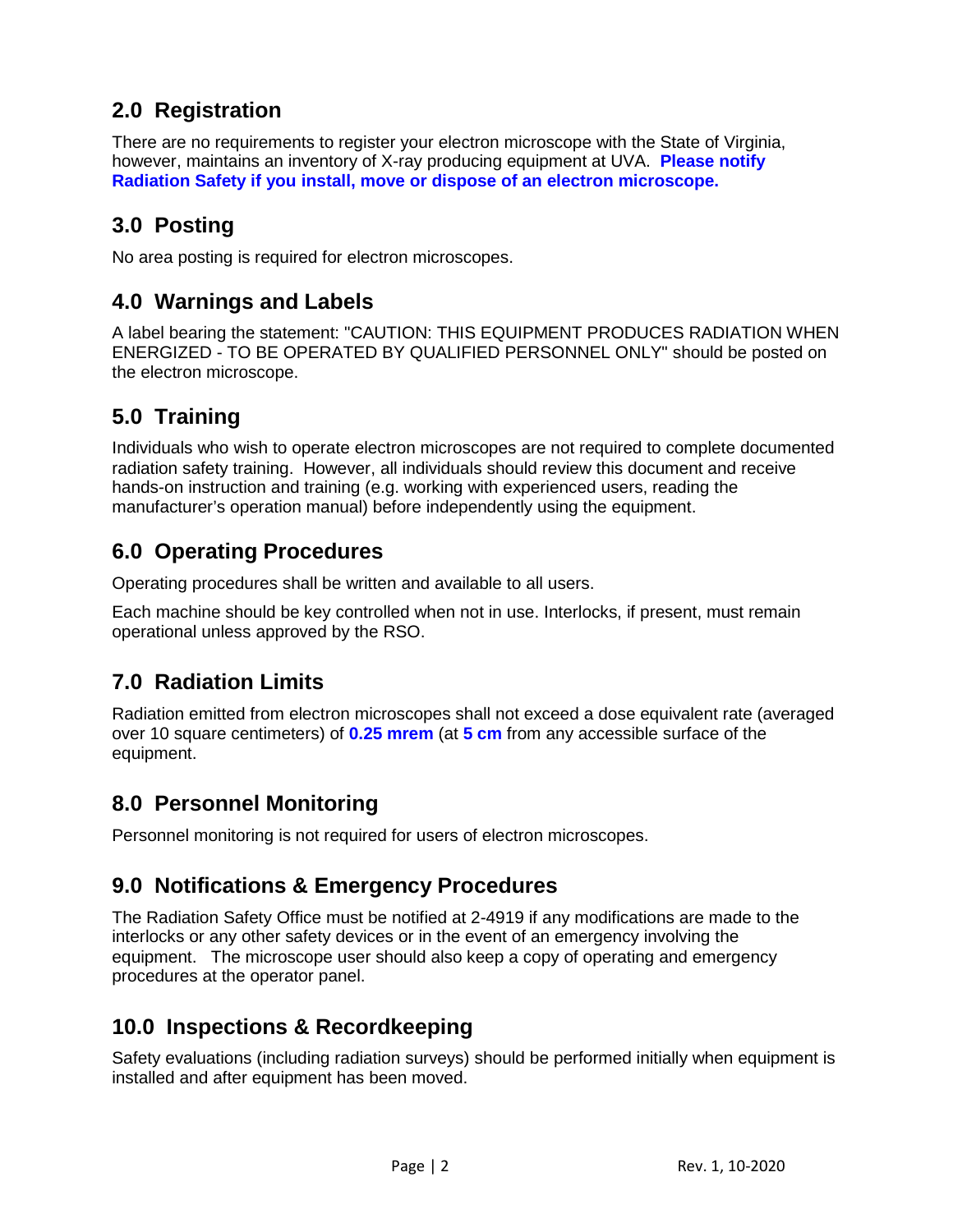The Radiation Safety Office will keep inventory and survey information on file. The electron microscope user should keep a logbook of any maintenance done on the equipment.

#### **Background - Types of Electron Microscopes**

#### **TEM (Transmission Electron Microscope)**

A beam of [electrons](http://en.wikipedia.org/wiki/Electron) is transmitted through an ultra-thin specimen, interacting with the specimen as it passes through it. The electron beam is accelerated by an [anode](http://en.wikipedia.org/wiki/Anode) typically at +100 [keV](http://en.wikipedia.org/wiki/EV) (40 to 400 keV) with respect to the cathode, focused by [electrostatic](http://en.wikipedia.org/wiki/Electrostatic) and [electromagnetic](http://en.wikipedia.org/wiki/Electromagnetic) lenses, and transmitted through a specimen that is in part transparent to electrons and in part [scatters](http://en.wikipedia.org/wiki/Electron_scattering) them out of the beam. An image is formed from the electrons transmitted through the specimen, magnified and [focused](http://en.wikipedia.org/wiki/Focus_%28optics%29) by an objective lens and appears on an imaging screen, a fluorescent screen in most TEMs, plus a monitor, or on a layer of photographic film, or to be detected by a sensor such as a [CCD camera.](http://en.wikipedia.org/wiki/CCD_camera)

The TEM is used heavily in both material science/metallurgy and the biological sciences. In both cases, the specimens must be very thin and able to withstand the high vacuum present inside the instrument.

For biological specimens, the maximum specimen thickness is roughly 1 micrometer. To withstand the instrument vacuum, biological specimens are typically held at liquid nitrogen temperatures after embedding in vitreous ice, or fixated using a [negative staining](http://en.wikipedia.org/wiki/Negative_stain) material such as [uranyl acetate](http://en.wikipedia.org/wiki/Uranyl_acetate) or by plastic embedding. In material science/metallurgy, the specimens tend to be naturally resistant to vacuum, but must be prepared as a thin foil, or etched so some portion of the specimen is thin enough for the beam to penetrate. Preparation techniques to obtain an electron transparent region include [ion beam](http://en.wikipedia.org/wiki/Ion_beam) milling and wedge polishing.

#### **SEM (Scanning Electron Microscope)**

Type of [electron microscope](http://en.wikipedia.org/wiki/Electron_microscope) that images the sample surface by scanning it with a high-energy beam of electrons in a [raster scan](http://en.wikipedia.org/wiki/Raster_scan) pattern. The electron beam, which typically has an [energy](http://en.wikipedia.org/wiki/Energy) ranging from a few hundred [eV](http://en.wikipedia.org/wiki/Electronvolt) to 40 keV, is focused by one or two condenser lenses to a spot about 0.4 nm to 5 nm in diameter. Unlike the TEM, where electrons of the high voltage beam form the image of the specimen, the SEM produces images by detecting low energy secondary electrons which are emitted from the surface the specimen due to excitation by the primary electron beam. The electrons interact with the atoms that make up the sample producing signals that contain information about the sample's surface [topography,](http://en.wikipedia.org/wiki/Topography) composition and other properties such as **electrical conductivity**. The types of signals produced by an SEM include [secondary electrons,](http://en.wikipedia.org/wiki/Secondary_electrons) back scattered electrons (BSE), *characteristic x-rays*, light [\(cathodoluminescence\)](http://en.wikipedia.org/wiki/Cathodoluminescence), specimen current and transmitted electrons. These types of signal all require specialized detectors for their detection that are not usually all present on a single machine.

The SEM micrographs have a very large [depth of field](http://en.wikipedia.org/wiki/Depth_of_field) yielding a characteristic threedimensional appearance useful for understanding the surface structure of a sample. Because the SEM uses electromagnets rather than lenses, the researcher has much more control in the degree of magnification.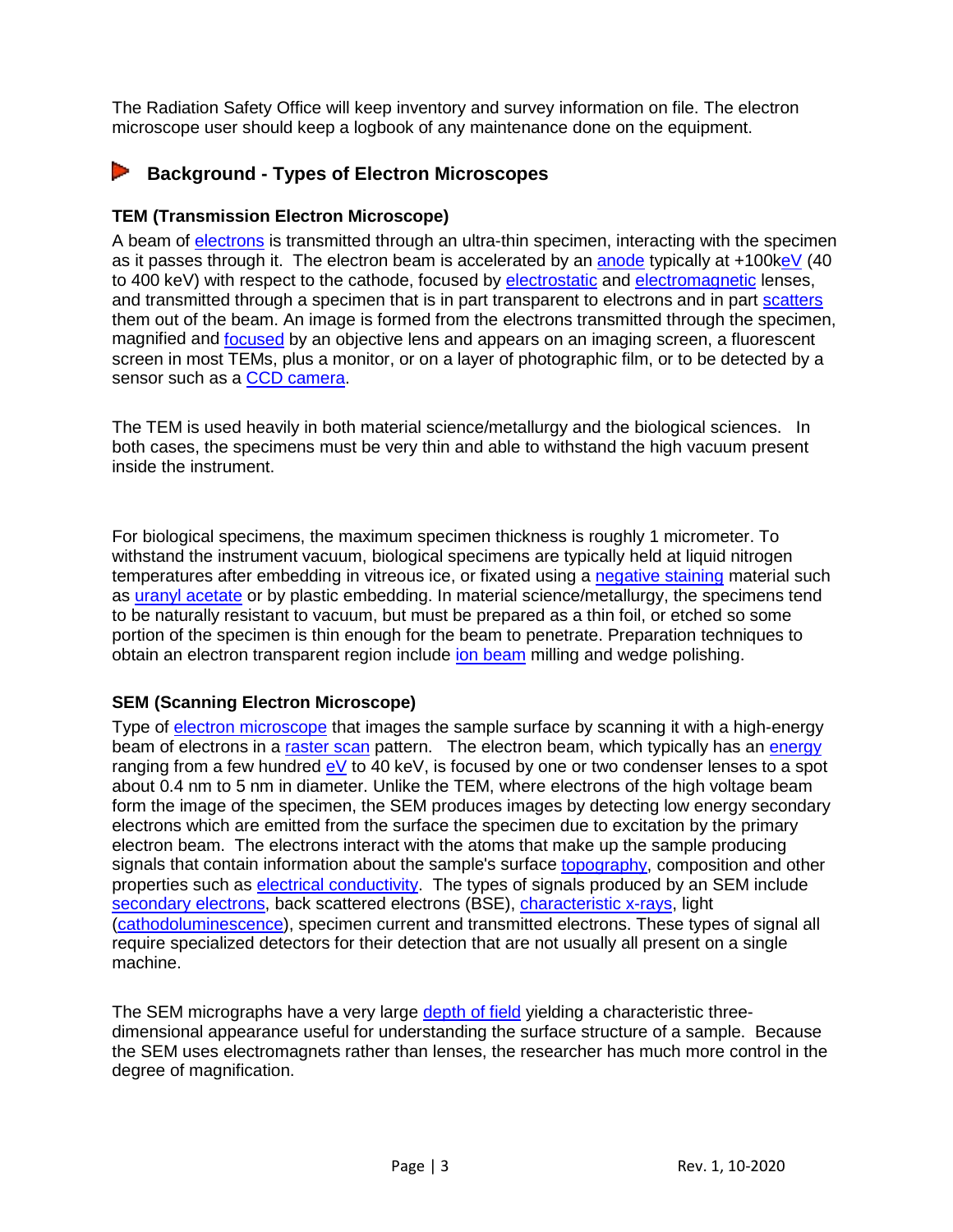For conventional imaging in the SEM, specimens must be [electrically conductive,](http://en.wikipedia.org/wiki/Electrical_conductivity) at least at the surface, and [electrically grounded](http://en.wikipedia.org/wiki/Ground_%28electricity%29) to prevent the accumulation of [electrostatic charge](http://en.wikipedia.org/wiki/Static_electricity) at the surface. Metal objects require little special preparation for SEM except for cleaning and mounting on a specimen stub. Nonconductive specimens tend to charge when scanned by the electron beam, and especially in secondary electron imaging mode, this causes scanning faults and other image artifacts. They are therefore usually coated with an ultrathin coating of electrically-conducting material, commonly gold, deposited on the sample either by low vacuum [sputter coating](http://en.wikipedia.org/wiki/Sputter_deposition) or by high vacuum evaporation. Conductive materials in current use for specimen coating include <u>gold,</u> gold/<u>palladium</u> alloy, <u>platinum, [osmium,](http://en.wikipedia.org/wiki/Osmium)<sup>[\[5\]](http://en.wikipedia.org/wiki/Scanning_Electron_Microscope#cite_note-Suzuki-4)</sup> [iridium,](http://en.wikipedia.org/wiki/Iridium) [tungsten,](http://en.wikipedia.org/wiki/Tungsten)</u> [chromium](http://en.wikipedia.org/wiki/Chromium) and [graphite.](http://en.wikipedia.org/wiki/Graphite) Coating prevents the accumulation of [static](http://en.wikipedia.org/wiki/Static) [electric charge](http://en.wikipedia.org/wiki/Electric_charge) on the specimen during electron irradiation.



Diagram courtesy of Iowa State University SEM Homepage